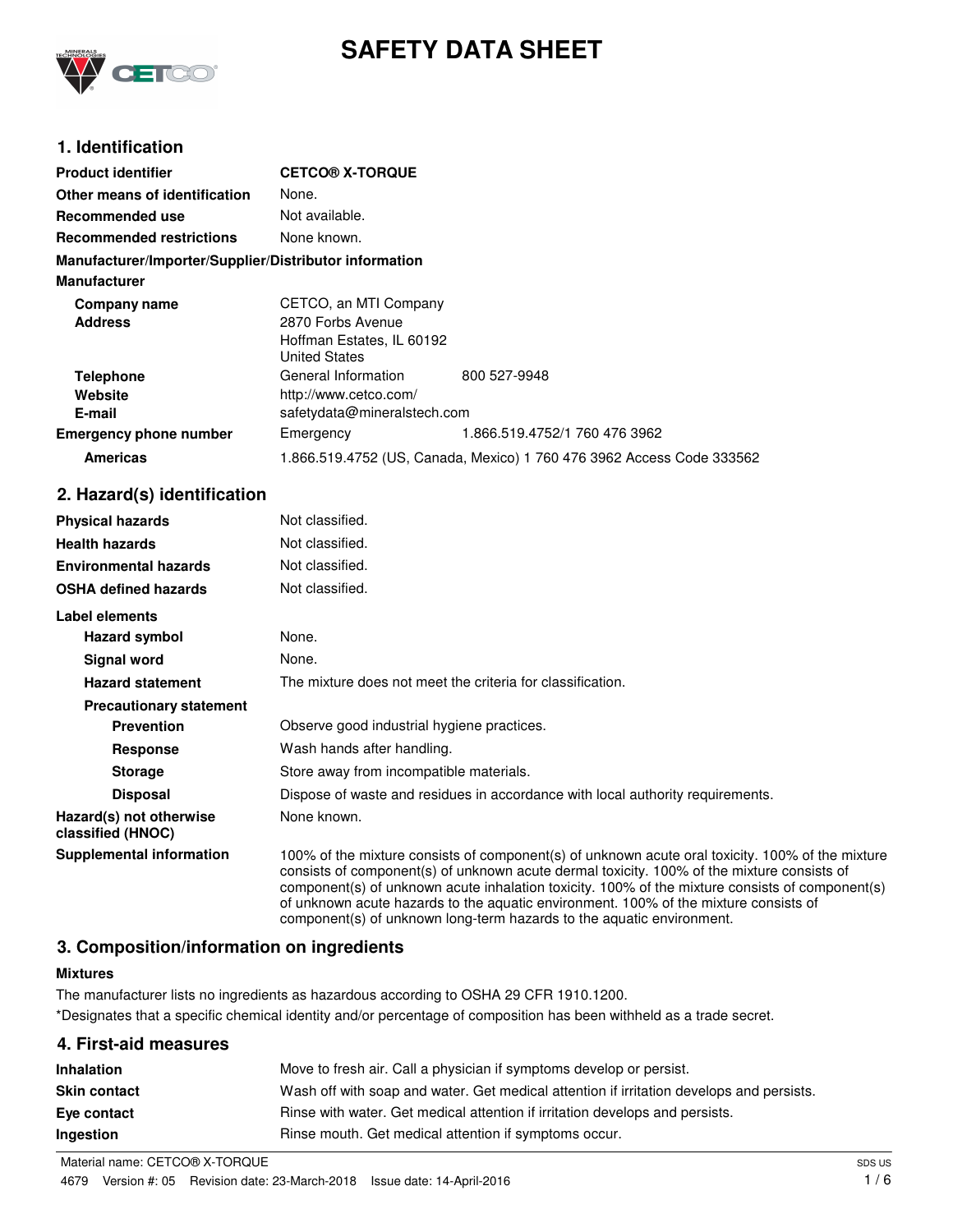| <b>Most important</b><br>symptoms/effects, acute and<br>delayed              | Direct contact with eyes may cause temporary irritation.                                                            |
|------------------------------------------------------------------------------|---------------------------------------------------------------------------------------------------------------------|
| Indication of immediate<br>medical attention and special<br>treatment needed | Treat symptomatically.                                                                                              |
| <b>General information</b>                                                   | Ensure that medical personnel are aware of the material(s) involved, and take precautions to<br>protect themselves. |
| 5. Fire-fighting measures                                                    |                                                                                                                     |
| Suitable extinguishing media                                                 | Water fog. Foam. Dry chemical powder. Carbon dioxide (CO2).                                                         |
| Unsuitable extinguishing<br>media                                            | Do not use water jet as an extinguisher, as this will spread the fire.                                              |
| Specific hazards arising from<br>the chemical                                | During fire, gases hazardous to health may be formed.                                                               |
| Special protective equipment<br>and precautions for firefighters             | Self-contained breathing apparatus and full protective clothing must be worn in case of fire.                       |
| <b>Fire fighting</b><br>equipment/instructions                               | Move containers from fire area if you can do so without risk.                                                       |
| <b>Specific methods</b>                                                      | Use standard firefighting procedures and consider the hazards of other involved materials.                          |
| <b>General fire hazards</b>                                                  | No unusual fire or explosion hazards noted.                                                                         |

# **6. Accidental release measures**

| Personal precautions,<br>protective equipment and<br>emergency procedures | Keep unnecessary personnel away. For personal protection, see section 8 of the SDS.                                                                                                                                                               |
|---------------------------------------------------------------------------|---------------------------------------------------------------------------------------------------------------------------------------------------------------------------------------------------------------------------------------------------|
| Methods and materials for<br>containment and cleaning up                  | Large Spills: Stop the flow of material, if this is without risk. Dike the spilled material, where this is<br>possible. Absorb in vermiculite, dry sand or earth and place into containers. Following product<br>recovery, flush area with water. |
|                                                                           | Small Spills: Wipe up with absorbent material (e.g. cloth, fleece). Clean surface thoroughly to<br>remove residual contamination.                                                                                                                 |
| <b>Environmental precautions</b>                                          | Never return spills to original containers for re-use. For waste disposal, see section 13 of the SDS.<br>Avoid discharge into drains, water courses or onto the ground.                                                                           |

# **7. Handling and storage**

| Precautions for safe handling   | Avoid prolonged exposure. Observe good industrial hygiene practices.                           |
|---------------------------------|------------------------------------------------------------------------------------------------|
| Conditions for safe storage,    | Store in original tightly closed container. Keep out of the reach of children. Store away from |
| including any incompatibilities | incompatible materials (see Section 10 of the SDS).                                            |

# **8. Exposure controls/personal protection**

#### **Occupational exposure limits**

The following constituents are the only constituents of the product which have a PEL, TLV or other recommended exposure limit. At this time, the other constituents have no known exposure limits.

| <b>Biological limit values</b>      | No biological exposure limits noted for the ingredient(s).                                                                                                                                                                                                                                                                                                                                             |
|-------------------------------------|--------------------------------------------------------------------------------------------------------------------------------------------------------------------------------------------------------------------------------------------------------------------------------------------------------------------------------------------------------------------------------------------------------|
| Appropriate engineering<br>controls | Good general ventilation (typically 10 air changes per hour) should be used. Ventilation rates<br>should be matched to conditions. If applicable, use process enclosures, local exhaust ventilation,<br>or other engineering controls to maintain airborne levels below recommended exposure limits. If<br>exposure limits have not been established, maintain airborne levels to an acceptable level. |
|                                     | Individual protection measures, such as personal protective equipment                                                                                                                                                                                                                                                                                                                                  |
| Eye/face protection                 | Wear safety glasses with side shields (or goggles).                                                                                                                                                                                                                                                                                                                                                    |
| <b>Skin protection</b>              |                                                                                                                                                                                                                                                                                                                                                                                                        |
| <b>Hand protection</b>              | Wear appropriate chemical resistant gloves.                                                                                                                                                                                                                                                                                                                                                            |
| <b>Other</b>                        | Wear appropriate chemical resistant clothing.                                                                                                                                                                                                                                                                                                                                                          |
| <b>Respiratory protection</b>       | In case of insufficient ventilation, wear suitable respiratory equipment.                                                                                                                                                                                                                                                                                                                              |
| <b>Thermal hazards</b>              | Wear appropriate thermal protective clothing, when necessary.                                                                                                                                                                                                                                                                                                                                          |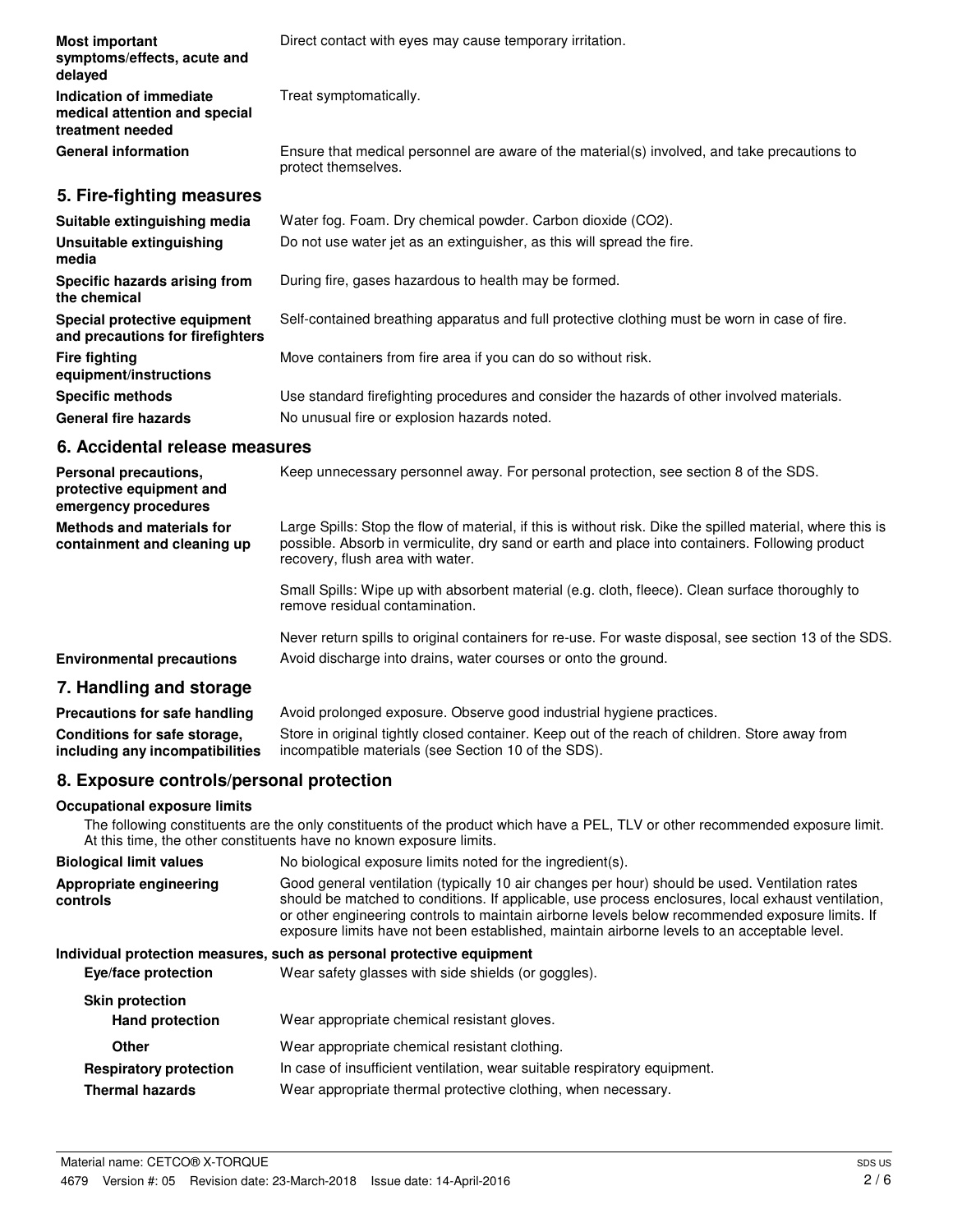Always observe good personal hygiene measures, such as washing after handling the material and before eating, drinking, and/or smoking. Routinely wash work clothing and protective equipment to remove contaminants.

# **9. Physical and chemical properties**

| <b>Appearance</b>                                 |                                                                                               |
|---------------------------------------------------|-----------------------------------------------------------------------------------------------|
| <b>Physical state</b>                             | Liquid.                                                                                       |
| Form                                              | Liquid.                                                                                       |
| Color                                             | Dark brown.                                                                                   |
| Odor                                              | Oily.                                                                                         |
| <b>Odor threshold</b>                             | Not available.                                                                                |
| pH                                                | $7 - 7.2$                                                                                     |
| Melting point/freezing point                      | < 0 °F (< -17.78 °C)                                                                          |
| Initial boiling point and boiling                 | $>$ 572 °F ( $>$ 300 °C)                                                                      |
| range                                             |                                                                                               |
| <b>Flash point</b>                                | $>$ 554.0 °F ( $>$ 290.0 °C)                                                                  |
| <b>Evaporation rate</b>                           | Not available.                                                                                |
| Flammability (solid, gas)                         | Not applicable.                                                                               |
| Upper/lower flammability or explosive limits      |                                                                                               |
| <b>Flammability limit - lower</b><br>(%)          | Not available.                                                                                |
| <b>Flammability limit - upper</b><br>(%)          | Not available.                                                                                |
| Explosive limit - lower (%)                       | Not available.                                                                                |
| Explosive limit - upper (%)                       | Not available.                                                                                |
| Vapor pressure                                    | Not available.                                                                                |
| Vapor density                                     | Not available.                                                                                |
| <b>Relative density</b>                           | Not available.                                                                                |
| Solubility(ies)                                   |                                                                                               |
| Solubility (water)                                | <b>SOLUBLE</b>                                                                                |
| <b>Partition coefficient</b><br>(n-octanol/water) | Not available.                                                                                |
| Auto-ignition temperature                         | Not available.                                                                                |
| <b>Decomposition temperature</b>                  | Not available.                                                                                |
| <b>Viscosity</b>                                  | Not available.                                                                                |
| <b>Other information</b>                          |                                                                                               |
| <b>Explosive properties</b>                       | Not explosive.                                                                                |
| <b>Oxidizing properties</b>                       | Not oxidizing.                                                                                |
| <b>VOC</b>                                        | CARB                                                                                          |
| 10. Stability and reactivity                      |                                                                                               |
| Reactivity                                        | The product is stable and non-reactive under normal conditions of use, storage and transport. |
| <b>Chemical stability</b>                         | Material is stable under normal conditions.                                                   |
| <b>Possibility of hazardous</b><br>reactions      | No dangerous reaction known under conditions of normal use.                                   |
| <b>Conditions to avoid</b>                        | Contact with incompatible materials.                                                          |
| Incompatible materials                            | Strong oxidizing agents.                                                                      |
| <b>Hazardous decomposition</b><br>products        | No hazardous decomposition products are known.                                                |
| 11. Toxicological information                     |                                                                                               |

## **Information on likely routes of exposure**

| <b>Inhalation</b>   | Prolonged inhalation may be harmful.                 |
|---------------------|------------------------------------------------------|
| <b>Skin contact</b> | No adverse effects due to skin contact are expected. |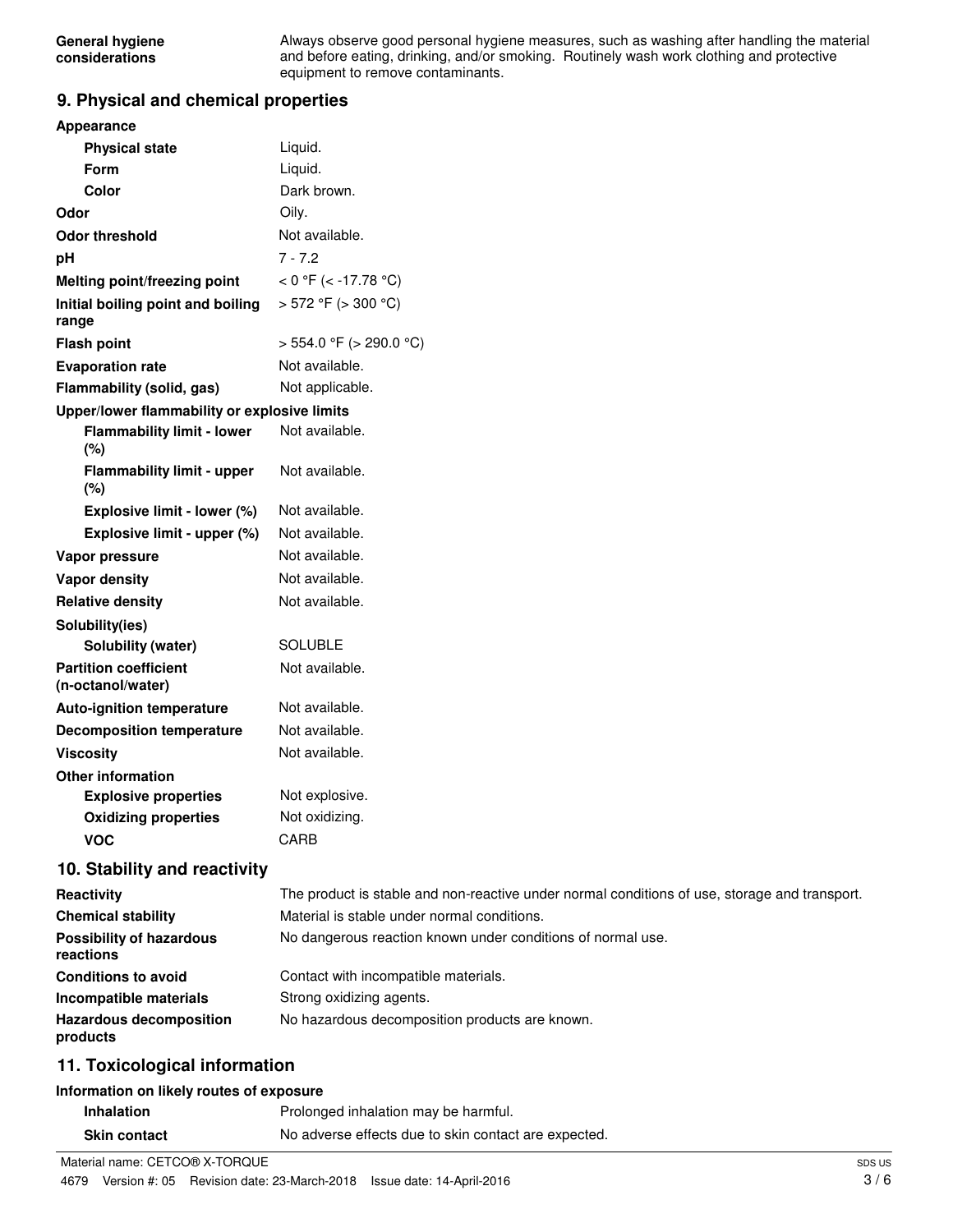| Eye contact                                                                        | Direct contact with eyes may cause temporary irritation.                                                                                                                                                               |  |
|------------------------------------------------------------------------------------|------------------------------------------------------------------------------------------------------------------------------------------------------------------------------------------------------------------------|--|
| Ingestion                                                                          | Expected to be a low ingestion hazard.                                                                                                                                                                                 |  |
| Symptoms related to the<br>physical, chemical and<br>toxicological characteristics | Direct contact with eyes may cause temporary irritation.                                                                                                                                                               |  |
| Information on toxicological effects                                               |                                                                                                                                                                                                                        |  |
| <b>Acute toxicity</b>                                                              | Not known.                                                                                                                                                                                                             |  |
| <b>Skin corrosion/irritation</b>                                                   | Prolonged skin contact may cause temporary irritation.                                                                                                                                                                 |  |
| Serious eye damage/eye<br>irritation                                               | Direct contact with eyes may cause temporary irritation.                                                                                                                                                               |  |
| Respiratory or skin sensitization                                                  |                                                                                                                                                                                                                        |  |
| <b>Respiratory sensitization</b>                                                   | Not a respiratory sensitizer.                                                                                                                                                                                          |  |
| <b>Skin sensitization</b>                                                          | This product is not expected to cause skin sensitization.                                                                                                                                                              |  |
| Germ cell mutagenicity                                                             | No data available to indicate product or any components present at greater than 0.1% are<br>mutagenic or genotoxic.                                                                                                    |  |
| Carcinogenicity                                                                    | Not classifiable as to carcinogenicity to humans.                                                                                                                                                                      |  |
| Not listed.                                                                        | IARC Monographs. Overall Evaluation of Carcinogenicity<br>OSHA Specifically Regulated Substances (29 CFR 1910.1001-1052)                                                                                               |  |
| Not regulated.                                                                     | US. National Toxicology Program (NTP) Report on Carcinogens                                                                                                                                                            |  |
| Not listed.                                                                        |                                                                                                                                                                                                                        |  |
| <b>Reproductive toxicity</b>                                                       | This product is not expected to cause reproductive or developmental effects.                                                                                                                                           |  |
| Specific target organ toxicity -<br>single exposure                                | Not classified.                                                                                                                                                                                                        |  |
| Specific target organ toxicity -<br>repeated exposure                              | Not classified.                                                                                                                                                                                                        |  |
| <b>Aspiration hazard</b>                                                           | Not an aspiration hazard.                                                                                                                                                                                              |  |
| <b>Chronic effects</b>                                                             | Prolonged inhalation may be harmful.                                                                                                                                                                                   |  |
| 12. Ecological information                                                         |                                                                                                                                                                                                                        |  |
| <b>Ecotoxicity</b>                                                                 | The product is not classified as environmentally hazardous. However, this does not exclude the<br>possibility that large or frequent spills can have a harmful or damaging effect on the environment.                  |  |
| <b>Product</b>                                                                     | <b>Species Species</b><br><b>Test Results</b>                                                                                                                                                                          |  |
| CETCO® X-TORQUE                                                                    |                                                                                                                                                                                                                        |  |
| <b>Aquatic</b>                                                                     |                                                                                                                                                                                                                        |  |
| Crustacea                                                                          | LC50<br>Daphnia<br>>= 5000 mg/kg                                                                                                                                                                                       |  |
| Persistence and degradability                                                      | No data is available on the degradability of any ingredients in the mixture.                                                                                                                                           |  |
| <b>Bioaccumulative potential</b>                                                   | No data available.                                                                                                                                                                                                     |  |
| <b>Mobility in soil</b>                                                            | No data available.                                                                                                                                                                                                     |  |
| Other adverse effects                                                              | No other adverse environmental effects (e.g. ozone depletion, photochemical ozone creation<br>potential, endocrine disruption, global warming potential) are expected from this component.                             |  |
| 13. Disposal considerations                                                        |                                                                                                                                                                                                                        |  |
| <b>Disposal instructions</b>                                                       | Collect and reclaim or dispose in sealed containers at licensed waste disposal site.                                                                                                                                   |  |
| <b>Local disposal regulations</b>                                                  | Dispose in accordance with all applicable regulations.                                                                                                                                                                 |  |
| Hazardous waste code                                                               | The waste code should be assigned in discussion between the user, the producer and the waste<br>disposal company.                                                                                                      |  |
| Waste from residues / unused<br>products                                           | Dispose of in accordance with local regulations. Empty containers or liners may retain some<br>product residues. This material and its container must be disposed of in a safe manner (see:<br>Disposal instructions). |  |
| <b>Contaminated packaging</b>                                                      | Since emptied containers may retain product residue, follow label warnings even after container is<br>emptied. Empty containers should be taken to an approved waste handling site for recycling or                    |  |

disposal.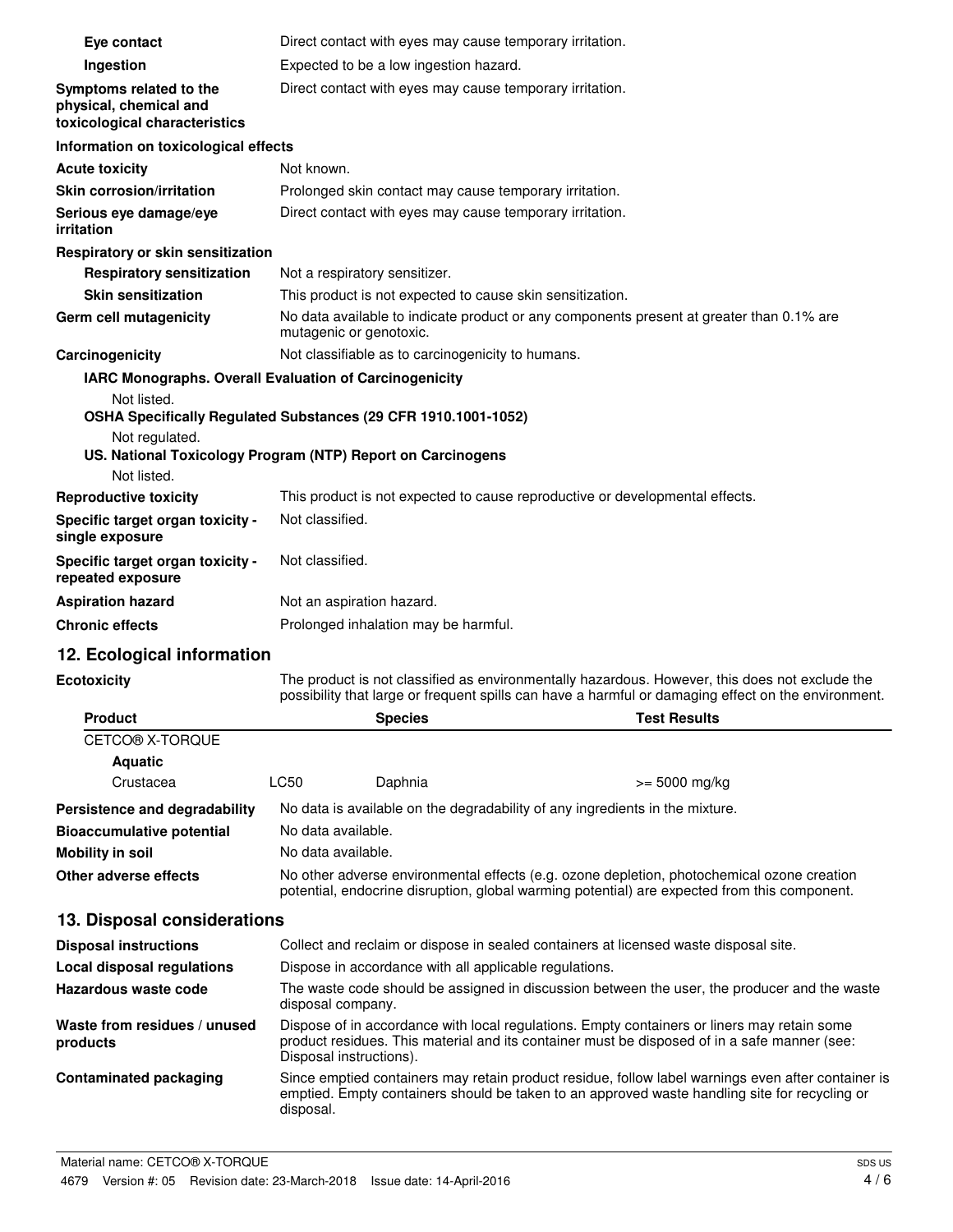## **14. Transport information**

## **DOT**

Not regulated as dangerous goods.

## **IATA**

Not regulated as dangerous goods.

#### **IMDG**

Not regulated as dangerous goods.

**Transport in bulk according to** Not established. **Annex II of MARPOL 73/78 and the IBC Code**

## **15. Regulatory information**

#### **US federal regulations**

This product is not known to be a "Hazardous Chemical" as defined by the OSHA Hazard Communication Standard, 29 CFR 1910.1200.

## **TSCA Section 12(b) Export Notification (40 CFR 707, Subpt. D)**

Not regulated.

**CERCLA Hazardous Substance List (40 CFR 302.4)**

Not listed.

**SARA 304 Emergency release notification**

Not regulated.

## **OSHA Specifically Regulated Substances (29 CFR 1910.1001-1052)**

Not regulated.

## **Superfund Amendments and Reauthorization Act of 1986 (SARA)**

**SARA 302 Extremely hazardous substance**

Not listed.

## **SARA 313 (TRI reporting)**

Not regulated.

## **Other federal regulations**

#### **Clean Air Act (CAA) Section 112 Hazardous Air Pollutants (HAPs) List**

Not regulated.

## **Clean Air Act (CAA) Section 112(r) Accidental Release Prevention (40 CFR 68.130)**

Not regulated.

**Safe Drinking Water Act** Not regulated.

## **US state regulations**

**(SDWA)**

**California Proposition 65**



WARNING: California Safe Drinking Water and Toxic Enforcement Act of 2016 (Proposition 65): This material is not known to contain any chemicals currently listed as carcinogens or reproductive toxins. For more information go to www.P65Warnings.ca.gov.

## **International Inventories**

| Country(s) or region | Inventory name                                                            | On inventory (yes/no)* |
|----------------------|---------------------------------------------------------------------------|------------------------|
| Australia            | Australian Inventory of Chemical Substances (AICS)                        | Yes                    |
| Canada               | Domestic Substances List (DSL)                                            | Yes                    |
| Canada               | Non-Domestic Substances List (NDSL)                                       | No                     |
| China                | Inventory of Existing Chemical Substances in China (IECSC)                | Yes                    |
| Europe               | European Inventory of Existing Commercial Chemical<br>Substances (EINECS) | Yes                    |
| Europe               | European List of Notified Chemical Substances (ELINCS)                    | No                     |
| Japan                | Inventory of Existing and New Chemical Substances (ENCS)                  | <b>No</b>              |
| Korea                | Existing Chemicals List (ECL)                                             | Yes                    |
| New Zealand          | New Zealand Inventory                                                     | Yes                    |
| Philippines          | Philippine Inventory of Chemicals and Chemical Substances<br>(PICCS)      | Yes                    |
| Taiwan               | Taiwan Toxic Chemical Substances (TCS)                                    | Yes                    |